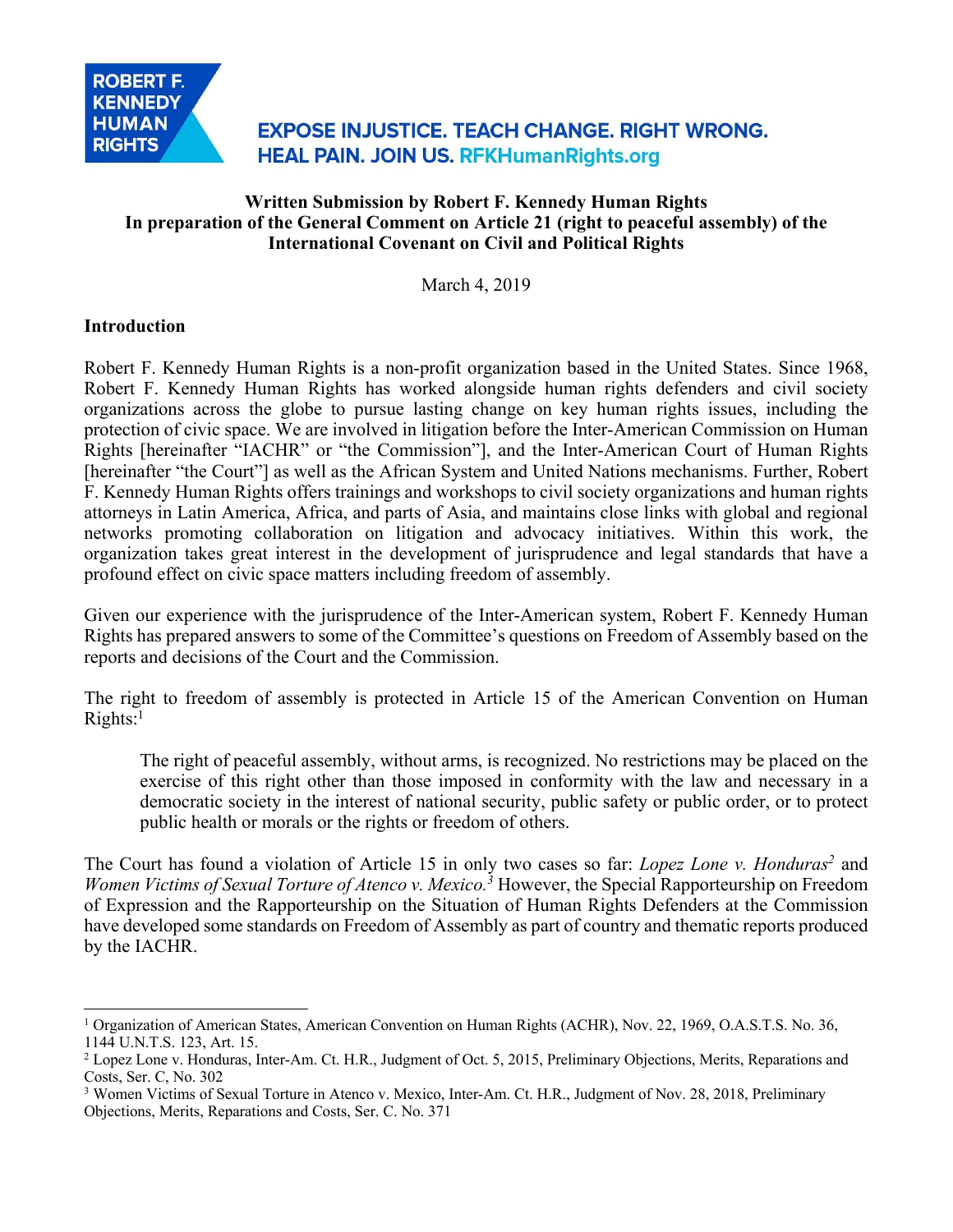#### **Responses to the questions raised by the Committee:4**

## **1.1 What are the unique features of the right to peaceful assembly, which distinguishes it from other related rights such as freedom of expression and political participation?**

The Inter-American system has primarily recognized the right to freedom of assembly as directly connected to the right to freedom of expression.<sup>5</sup> In one report, the Rapporteurship explicitly recognized that public protest and the freedom of assembly are a "collective form" of freedom of expression.6

However, in the *Atenco* case, the Court found a violation of the right to freedom of assembly without any impact on freedom of expression, stating:

This Court considers that both rights (freedom of assembly and expression) are intrinsically related. … the exercise of freedom of assembly is a form of the exercise of freedom of expression. … a violation of the right to freedom of assembly can impact freedom of expression. Nevertheless, for there to be an autonomous violation of the freedom of expression, distinct from the content inherent in freedom of assembly, it would be necessary to show that the same was affected beyond the impact intrinsic in the recognized violation of freedom of assembly. In the present case, the facts relate to the use of force to impede and disperse a protest. It has not been alleged by the Commission nor by the petitioners any specific restriction on the right of expression or opinion of the eleven women, beyond their right to be present at the protest.<sup>7</sup>

As seen here, the Court has found that freedom of assembly involves the ability to be present at a protest, and to be free from violent reprisals, independent of the content of the speech and protest, which would be protected by freedom of expression as well.

In another case, the Court found a violation to freedom of association, but not the freedom of assembly, because the protest itself "took place without any interruptions or restrictions."8 Here, again, the Court separates the violations based on the impact on the rights to freedom of association, assembly, and expression.

#### **1.2. What is the function, added value and rationale for this right in a social system based on democracy and human rights?**

The IACHR Special Rapporteurship on Freedom of Expression emphasized in its 2005 Annual Report that "societal participation through public demonstrations is important for the consolidation of democratic

<sup>4</sup> According to the note prepared by the Rapporteur on Issues for consideration during a half-day general discussion in preparation for a General Comment on article 21 (right to peaceful assembly) of the International Covenant on Civil and Political Rights.

<sup>5</sup> *See, for example,* IACHR, Special Rapporteurship for Freedom of Expression, Annual Report 2017. OEA/Ser.L/V.II. Doc. 210/17. (Dec. 31, 2017), para. 41; IACHR. Report on Citizen Security and Human Rights. OEA/Ser.L/V/II.Doc.57 (Dec. 31, 2009), para. 197.

<sup>6</sup> IACHR, Special Rapporteur for Freedom of Expression, A Hemispheric Agenda for the Defense of Freedom of Expression*,*  OEA/Ser.L/V/II CIDH/RELE/INF. 4/09 (Feb. 25, 2009), para. 71-72.<br>7 Women Victims of Sexual Torture in Atenco v. Mexico, Inter-Am. Ct. H.R., Judgment of Nov. 28, 2018, Preliminary

Objections, Merits, Reparations and Costs, Ser. C. No. 371, para. 173. (Translation by Robert F. Kennedy Human Rights)

<sup>8</sup> Ricardo Baena et al. v. Panama, Inter-Am. Ct. H.R., Judgment of Feb. 2, 2001, Merits, Reparations and Costs, Ser. C. No. 72, para. 148.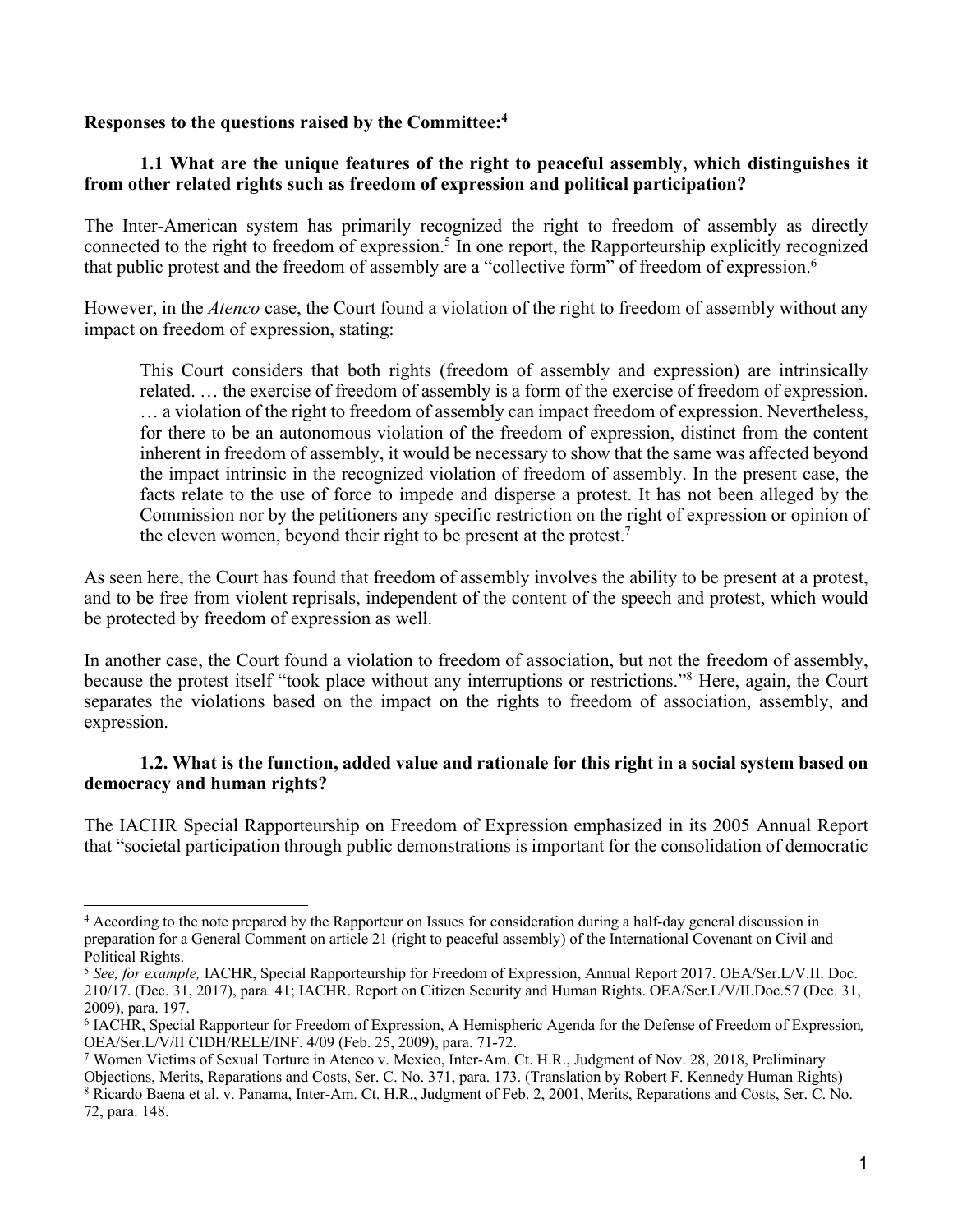life of societies."<sup>9</sup> The Commission, in a report on Human Rights in Nicaragua from 2018, explained further that "public demonstrations and other forms of protest against government plans or policies" are key to enabling the democratic process, including political participation and debate on public policies.<sup>10</sup> Similarly, in *Lopez Lone,* the Court found that freedom of assembly, in conjunction with other political rights including freedom of expression and freedom of association, enable democratic debate and the ability to guarantee other human rights.<sup>11</sup>

## **1.3 Does the scope of the right differ depending on the context (for example, is it the same during political transitions)?**

The Court and Commission have both explicitly recognized the importance of protecting freedom of assembly during political transitions. In *Lopez Lone,* the Court stated that "In situations of institutional rupture, after a coup, the relation between [freedom of expression, assembly, association, and political participation] is even more apparent, especially when they are exercised together to protest against the actions of state powers that violate the constitutional order and to call for the return to democracy."12 Additionally, in its report on Nicaragua, the Commission stated that:

In circumstances of political crisis and social conflict such as what Nicaragua is now experiencing it is essential to bring about the conditions needed for the unrestricted exercise of the rights to freedom of expression, assembly, and political participation. This implies ensuring that the state response to demonstrations and expressions of dissent... is done from a management approach that accords priority to communication, cooperation, and sharing information over intensifying the use of police force and other coercive measures.13

The Commission and the Court thus recognize that freedom of assembly may be more prominent in situations of political transitions, and more vulnerable, and must be protected.

#### **2.1 How should the term 'peaceful assembly' be understood? When is one dealing with an assembly? …. Does it cover strikes? Or do all gatherings (e.g., also sporting, religious, cultural events, or) qualify as "assemblies'? …. In order to qualify as an assembly, are there requirement about where should the gathering take place -- in public, private or on-line?**

The Inter-American system has not explicitly defined the term 'peaceful assembly.' Instead, they have recognized a range of situations that fall under the term 'peaceful assembly': demonstrations, protests, marches, strikes, road blockages, occupation of public space.<sup>14</sup> Additionally, the Commission has

<sup>9</sup> IACHR, Special Rapporteurship for Freedom of Expression, Annual Report 2005, Chapter V. Public Demonstrations as an Exercise of Freedom of Expression and Freedom of Assembly. OEA/Ser.L/V/II.124 Doc. 7 (Feb. 27, 2006) para. 91; *see also* IACHR, Democratic Institutions, the Rule of Law and Human Rights in Venezuela, OEA/Ser.L/V/II. Doc.209 (Dec. 31, 2017), para. 223

<sup>&</sup>lt;sup>10</sup> IACHR, Gross Human Rights Violations in the Context of Social Protests in Nicaragua, OEA/Ser.L/V/II. Doc. 86 (June 21, 2018), para. 54-55.<br><sup>11</sup> Lopez Lone v. Honduras, Inter-Am. Ct. H.R., Judgment of Oct. 5, 2015, Preliminary Objections, Merits, Reparations and

Costs, Ser. C, No. 302, para. 160.<br><sup>12</sup> Lopez Lone v. Honduras, Inter-Am. Ct. H.R., Judgment of Oct. 5, 2015, Preliminary Objections, Merits, Reparations and

Costs, Ser. C, No. 302e, para. 160. (Translation by Robert F. Kennedy Human Rights).

<sup>13</sup> IACHR, Gross Human Rights Violations in the Context of Social Protests in Nicaragua, OEA/Ser.L/V/II. Doc. 86 (June 21, 2018), para. 282

<sup>&</sup>lt;sup>14</sup> IACHR, Special Rapporteur for Freedom of Expression, A Hemispheric Agenda for the Defense of Freedom of Expression*,* OEA/Ser.L/V/II CIDH/RELE/INF. 4/09 (Feb. 25, 2009), para. 71; IACHR, Criminalization of the Work of Human Rights Defenders, OEA/Ser.L/V/II. Doc. 49/15 (Dec. 31, 2015), para. 127.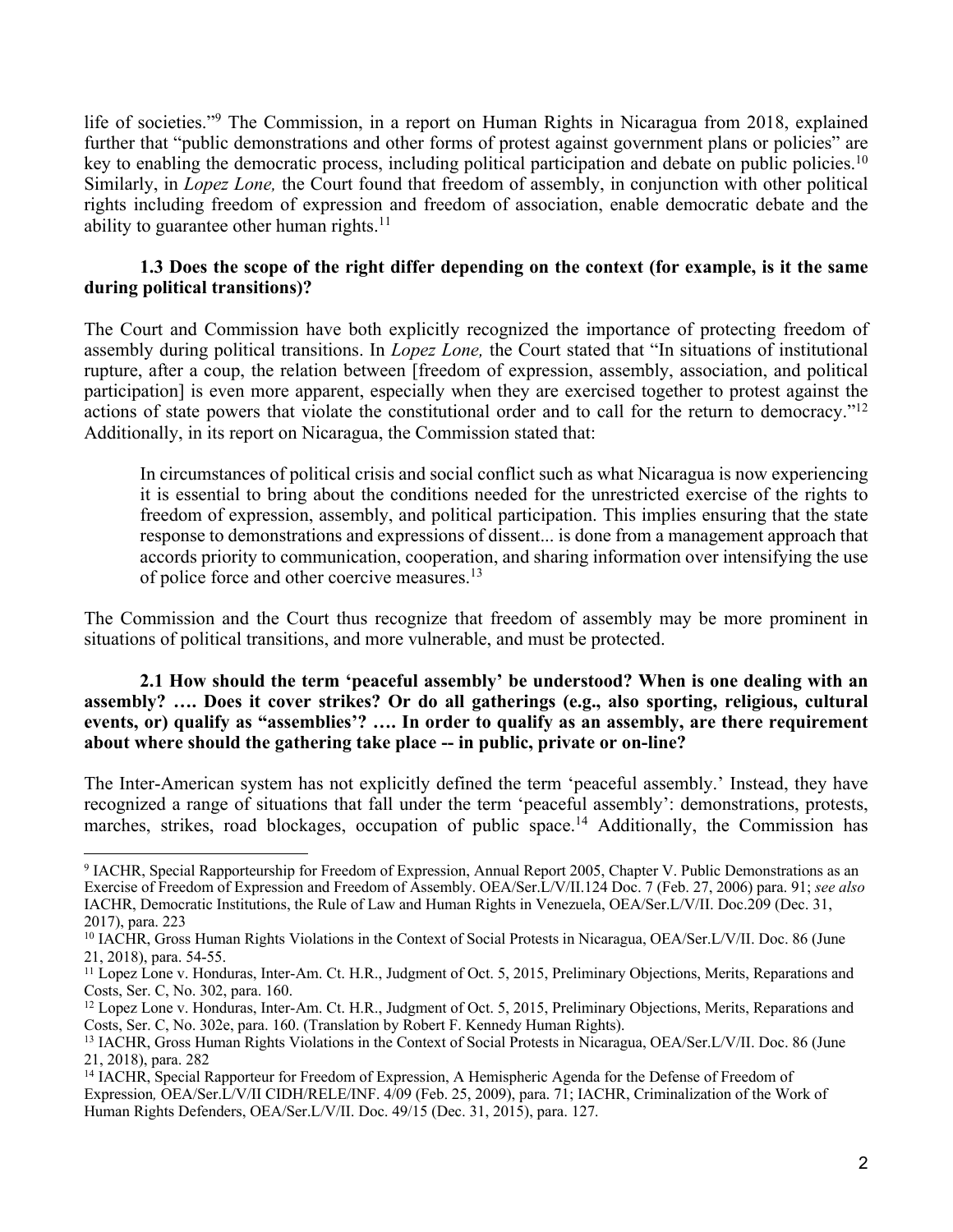protected the right to assemble for "any public act, assembly, election, conference, parade, congress, or sports, cultural, artistic or family event."<sup>15</sup>

The Court in the *Case of Escher et al. V. Brazil* found that "the right of assembly does not necessarily involve the creation of or participation in an entity or organization, but can be expressed in a sporadic meeting or assembly for very diverse purposes."16 Additionally, the Court explicitly found in *Lopez Lone*  that freedom of assembly includes "private meetings as well as meetings in public, whether those are static or involve movement."<sup>17</sup> The Commission has found that the right to assembly additionally includes assemblies in places of business, where workers are involved.<sup>18</sup> The Commission has stated that people have the right to freedom of assembly both online and offline.<sup>19</sup>

#### **2.2. When is an assembly not 'peaceful', and fall outside the scope of the protection of the particular right? What level of violence (or mere disruption?) is required to consider it peaceful? To what extent can the violent conduct of certain individuals participating in the assembly be attributed to the group as a whole and render an assembly as a whole not peaceful?**

The American Convention states that a peaceful assembly is one "without arms."20 The Commission has clarified that "without arms" means that the assembly is peaceful.<sup>21</sup> When participants in a peaceful assembly act with violence, they lose the protection inherent in the right to peaceful assembly.22

However, both the Commission and the Court address the need to distinguish between violent and nonviolent participants in an assembly. In particular, the IACHR has determined that where "violent incidents break out at peaceful gatherings, authorities have the duty to differentiate between peaceful and nonpeaceful demonstrations."23 The Court, citing the European Court of Human Rights, has also emphasized the duty of state authorities to differentiate violent people from peaceful protesters,  $24$  and that sporadic acts of violence or crimes committed by certain people should not be attributed to other whose intentions

<sup>15</sup> IACHR, Criminalization of the Work of Human Rights Defenders, OEA/Ser.L/V/II. Doc. 49/15 (Dec. 31, 2015), para. 129, FN. 190; IACHR, Annual Report 1979-1980, OEA/Ser.L/V/II.50, (Oct. 2, 1980), pp. 119-121.<br><sup>16</sup> Escher et al. vs. Brazil, Inter-Am. Ct. H.R., Judgment of July 6, 2009, Preliminary Objections, Merits, Reparations, and

Costs. Ser. C. No. 200, para. 169.<br><sup>17</sup> Lopez Lone v. Honduras, Inter-Am. Ct. H.R., Judgment of Oct. 5, 2015, Preliminary Objections, Merits, Reparations and

Costs, Ser. C, No. 302, para 167, citing Eur. Ct. H.R., Djavit An vs. Turkey, No. 20652/92, Judgment of Feb. 20, 2003, para. 56. *See also,* Women Victims of Sexual Torture in Atenco v. Mexico, Inter-Am. Ct. H.R., Judgment of Nov. 28, 2018, Preliminary Objections, Merits, Reparations and Costs, Ser. C. No. 371, para. 171. (Translation by Robert F. Kennedy Human Rights).

<sup>18</sup> IACHR, Report on the Situation on Human Rights Defenders in the Americas, OEA/Ser.L/V/II.124.Doc. 5 rev. 1 (Mar. 7, 2006, para. 53.

<sup>&</sup>lt;sup>19</sup> IACHR, Office of the Special Rapporteur for Freedom of Expression, Standards for a Free, Open, and Inclusive Internet, OEA/Ser.L/V/II (March 15, 2017), para. 65.

<sup>&</sup>lt;sup>20</sup> Organization of American States, American Convention on Human Rights (ACHR), Nov. 22, 1969, O.A.S.T.S. No. 36, 1144 U.N.T.S. 123, Art. 15.

<sup>21</sup> IACHR, Gross Human Rights Violations in the Context of Social Protests in Nicaragua, OEA/Ser.L/V/II. Doc. 86 (June 21, 2018), para. 66.

<sup>&</sup>lt;sup>22</sup> Women Victims of Sexual Torture in Atenco v. Mexico, Inter-Am. Ct. H.R., Judgment of Nov. 28, 2018, Preliminary Objections, Merits, Reparations and Costs, Ser. C. No. 371, para. 175.

<sup>23</sup> IACHR, Gross Human Rights Violations in the Context of Social Protests in Nicaragua, OEA/Ser.L/V/II. Doc. 86 (June 21, 2018), para 66.

<sup>&</sup>lt;sup>24</sup> Women Victims of Sexual Torture in Atenco v. Mexico, Inter-Am. Ct. H.R., Judgment of Nov. 28, 2018, Preliminary Objections, Merits, Reparations and Costs, Ser. C. No. 371, para. 175, citing Eur. Ct. H.R., Gsell vs. Switzerland, No.12675/05. Judgment of October 8, 2009, para. 60.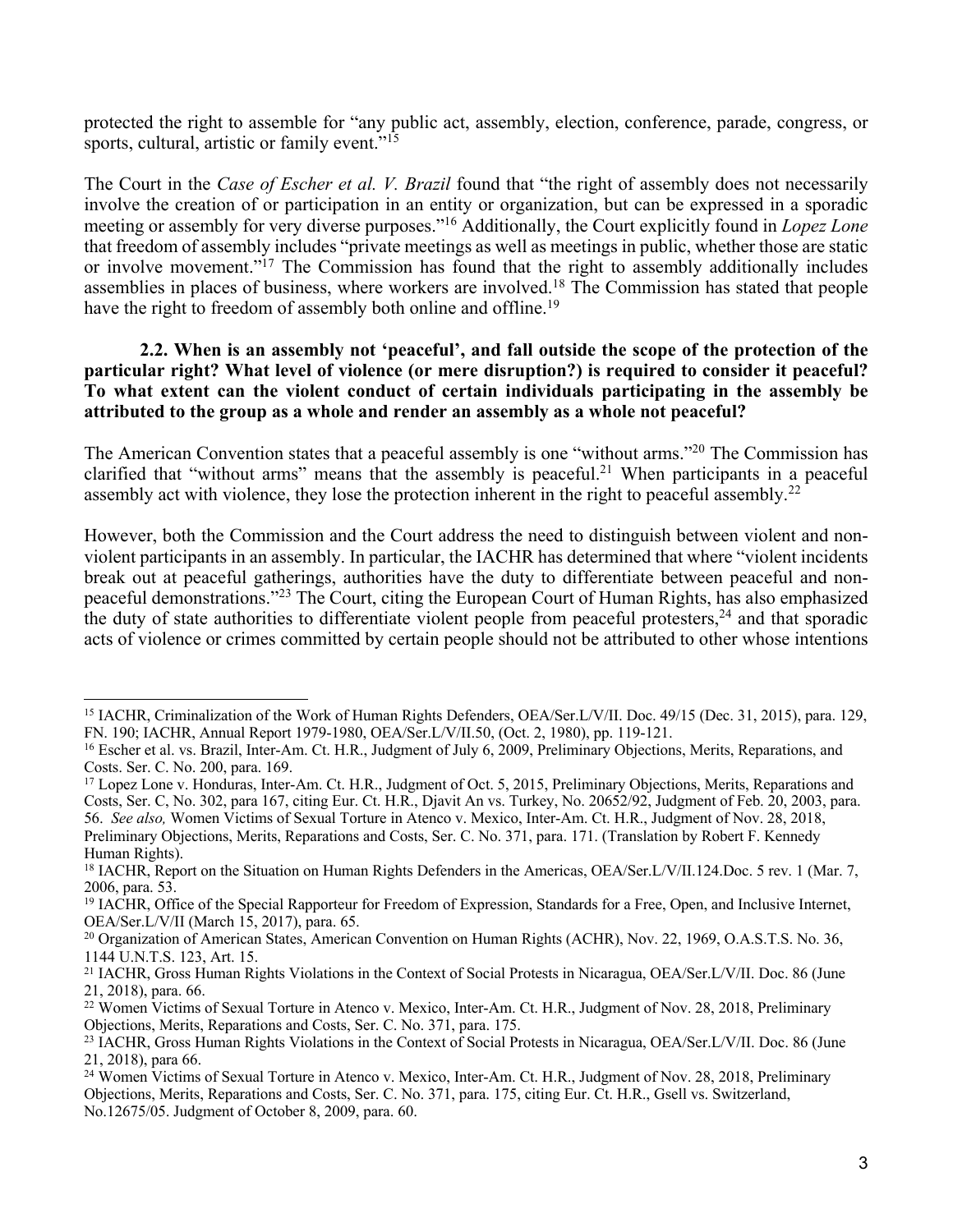or behavior are of a peaceful nature.<sup>25</sup> As such, the Commission and Court have both specifically stated where the violence is the conduct of certain individuals, e.g. agent provocateurs, their violence is not a license for violence in response.<sup>26</sup>

#### **3.1. Is freedom of assembly an individual or a collective right, or both?**

The Court has protected the right to freedom of assembly for individuals,  $27$  or as individuals who are part of a group.28 In *Atenco*, the Court stated that "the right to peaceful assembly attends to each person who participates in a meeting."29 However, in *Lopez Lone,* the Court found that the right of freedom of assembly does not apply equally to all persons, but rather that judges, by virtue of their public role in the administration of justice, may be subject to specific restrictions.<sup>30</sup>

**4. Article 2 (1) of the ICCPR requires States to 'respect and ensure' the rights in the ICCPR. … Does it mean that, while people exercise this right, the focus of law enforcement officials should be primarily on protecting the rights of all concerned rather than upholding law and order? (Are States thus required to show a certain level of tolerance to conduct when engaged in as part of peaceful assembly, and not meet it with the same force of the law as it would otherwise do?)** 

Although no specific case law from the Inter-American system addresses this point, the IACHR Special Rapporteurship on Freedom of Expression has found "that the police may impose reasonable restrictions upon demonstrators to ensure that they are peaceful or to restrain those that are violent, as well as to disperse demonstrations that turn violent or obstructive. However, the action on the part of security forces should not discourage the right to assembly, but to the contrary, protect it; hence, the dispersing of a demonstration should be justified by the duty to protect the people. A security operation deployed in this context must use the means for dispersal that are the safest, swiftest, and least harmful to the demonstrators."31

**5. More specifically, what are the (negative and positive) obligations placed by the right of peaceful assembly on the State? How should the right be** *respected* **by the State (e.g. through the adoption of laws providing for and regulating its exercise in accordance with international law)? How should it be** *protected***? To what extent does the State have an obligation to protect those engaged in peaceful assembly from interference by other members of the public? And should counter-demonstrations be protected to the same extent?** 

<sup>25</sup> Women Victims of Sexual Torture in Atenco v. Mexico, Inter-Am. Ct. H.R., Judgment of Nov. 28, 2018, Preliminary Objections, Merits, Reparations and Costs, Ser. C. No. 371, para. 175, citing Eur. Ct. H.R., Ziliberberg v. Moldova, No. 61821/00. Judgment of February 1, 2005.

<sup>26</sup> IACHR, Democratic Institutions, the Rule of Law and Human Rights in Venezuela, OEA/Ser.L/V/II. Doc.209 (Dec. 31, 2017), para 209; Women Victims of Sexual Torture in Atenco v. Mexico, Inter-Am. Ct. H.R., Judgment of Nov. 28, 2018, Preliminary Objections, Merits, Reparations and Costs, Ser. C. No. 371 para. 175.<br><sup>27</sup> Lopez Lone v. Honduras, Inter-Am. Ct. H.R., Judgment of Oct. 5, 2015, Preliminary Objections, Merits, Reparations and

Costs, Ser. C, No. 302 para. 178.

<sup>28</sup> Women Victims of Sexual Torture in Atenco v. Mexico, Inter-Am. Ct. H.R., Judgment of Nov. 28, 2018, Preliminary Objections, Merits, Reparations and Costs, Ser. C. No. 371 para. 175.

<sup>&</sup>lt;sup>29</sup> Women Victims of Sexual Torture in Atenco v. Mexico, Inter-Am. Ct. H.R., Judgment of Nov. 28, 2018, Preliminary Objections, Merits, Reparations and Costs, Ser. C. No. 371, para. 175. (Translation by Robert F. Kennedy Human Rights). <sup>30</sup> Lopez Lone v. Honduras, Inter-Am. Ct. H.R., Judgment of Oct. 5, 2015, Preliminary Objections, Merits, Reparations and Costs, Ser. C, No. 302, para 169. However, in *Lopez Lone,* these restrictions on judges did not apply because the protest occurred during a coup. *Id.*

<sup>&</sup>lt;sup>31</sup> IACHR, Special Rapporteurship for Freedom of Expression, Annual Report 2005, Chapter V. Public Demonstrations as an Exercise of Freedom of Expression and Freedom of Assembly. OEA/Ser.L/V/II.124 Doc. 7 (Feb. 27, 2006), para. 98.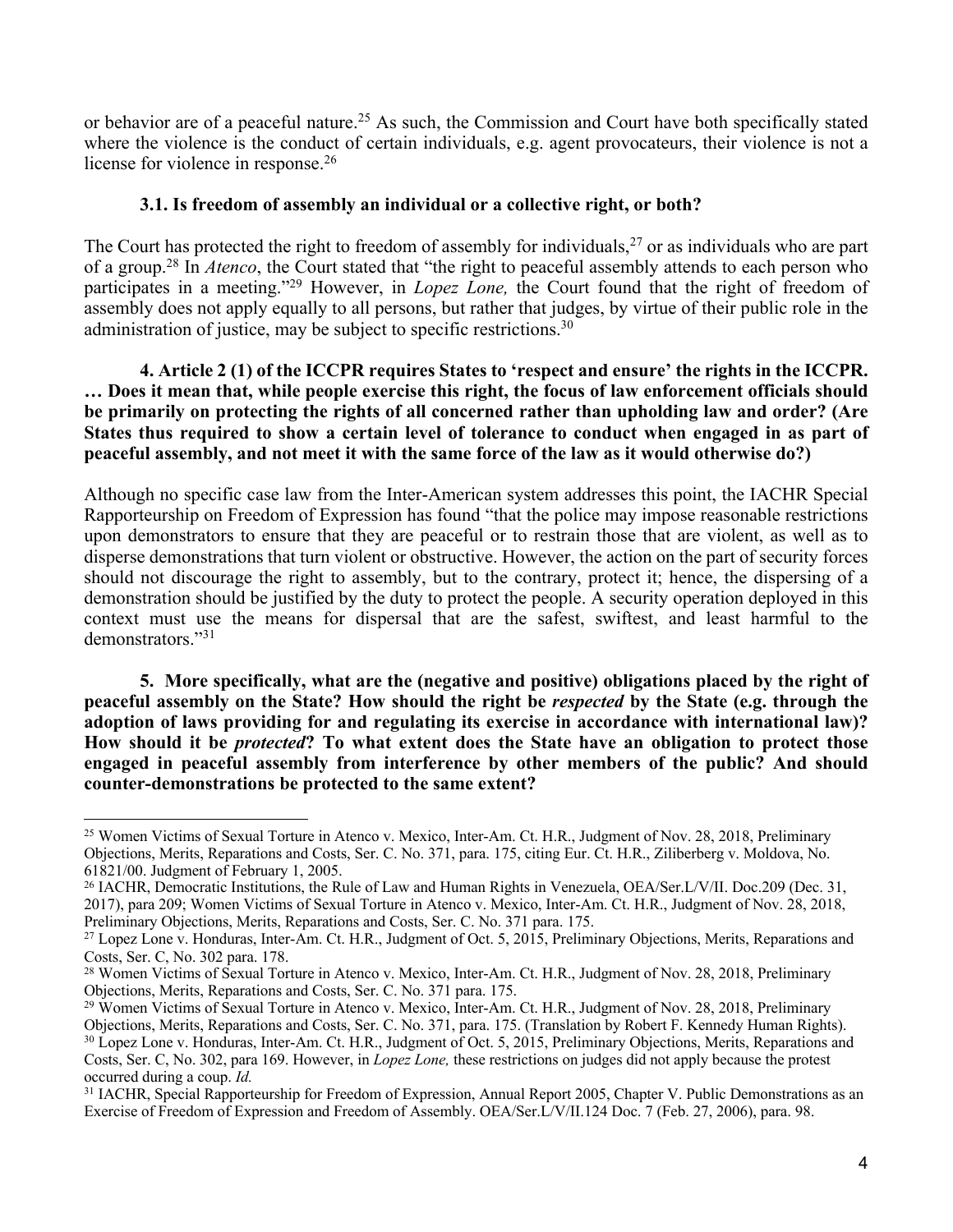The Commission has recommended positive obligations to States to protect the right to freedom of assembly such that it "is not subject to authorization by the authorities nor to excessive requirements that hinder its enjoyment. ... the limitations placed on public and peaceful demonstrations are strictly to prevent serious threats and imminent danger from materializing."32 These positive obligations include taking the "administrative and law enforcement steps necessary… such as detouring traffic and providing police protection for demonstrators and rallies."33

In the *Atenco* case, the Court ordered the State of Honduras to provide a "training for police agents about the standards for use of force in the context of social protests"34 In addition, the Commission has provided for what it terms a "management approach" to protests such that the government response prioritizes "communication, cooperation, and sharing information over intensifying the use of police force and other coercive measures."35

Additionally, the Commission has found that state authorities have a positive obligation to ensure that non-state actors do not prevent an assembly from taking place.<sup>36</sup> On counter-demonstrators, the Commission has said that "the right to counter-demonstrate cannot extend to inhibiting the exercise of the right to demonstrate."<sup>37</sup>

**6. When and how may the right of peaceful assembly be limited? ... Is it correct to say there is a 'presumption' under the Covenant in favour of allowing peaceful assemblies, and the onus is on those wishing to restrict such assemblies to justify such limitations? How should the procedural requirement for limitations on the right in sentence two of article 21 (that limitations can only be imposed 'by law') and the substantive requirements (this can be done only where it is necessary to protect national security, etc.) be understood? …** 

The Commission has recognized that the right to freedom of assembly may be limited "to ensure respect for the rights of others or the protection of national security, public order or public health or morals."<sup>38</sup> Further, any such limitation must be legal, necessary, and proportionate.<sup>39</sup>

According to the Commission, any restriction or limitation on the right to freedom of assembly must be laws procedurally passed by the legislature and signed by the executive.<sup>40</sup> Further, any such law limiting

<sup>32</sup> IACHR, Criminalization of the Work of Human Rights Defenders, OEA/Ser.L/V/II. Doc. 49/15 (Dec. 31, 2015), para. 286.13.

<sup>33</sup> IACHR, Report on the Situation on Human Rights Defenders in the Americas, OEA/Ser.L/V/II.124.Doc. 5 rev. 1 (Mar. 7, 2006). para. 54, citing Eur. Ct. H.R., Platform "Artze fur das Leben" v. Austria, Judgment of June 21, 1988, para. 32.

<sup>34</sup> Women Victims of Sexual Torture in Atenco v. Mexico, Inter-Am. Ct. H.R., Judgment of Nov. 28, 2018, Preliminary

Objections, Merits, Reparations and Costs, Ser. C. No. 371, para. 355. (Translation by Robert F. Kennedy Human Rights). <sup>35</sup> IACHR, Gross Human Rights Violations in the Context of Social Protests in Nicaragua, OEA/Ser.L/V/II. Doc. 86 (June 21, 2018), para. 282

<sup>36</sup> IACHR, Report on the Situation on Human Rights Defenders in the Americas, OEA/Ser.L/V/II.124.Doc. 5 rev. 1 (Mar. 7, 2006), para. 54

<sup>&</sup>lt;sup>37</sup> IACHR, Special Rapporteurship for Freedom of Expression, Annual Report 2005, Chapter V. Public Demonstrations as an Exercise of Freedom of Expression and Freedom of Assembly. OEA/Ser.L/V/II.124 Doc. 7 (Feb. 27, 2006), para. 59, 100,

citing Eur. Ct. H.R., Platform "Artze fur das Leben" vs. Austria, Judgment of June 21, 1988, para. 32.<br><sup>38</sup> IACHR, Criminalization of the Work of Human Rights Defenders, OEA/Ser.L/V/II. Doc. 49/15 (Dec. 31, 2015), para. 12 <sup>39</sup> IACHR, Criminalization of the Work of Human Rights Defenders, OEA/Ser.L/V/II. Doc. 49/15 (Dec. 31, 2015), para. 120; IACHR, Annual Report 2007, Venezuela, OAS.Ser.L/V/II.130, (Dec. 29, 2007), para. 260

<sup>40</sup> IACHR, 2016 Annual Report, Chapter IV.B, Venezuela, OEA/Ser.L/V/II.Doc.22 (Mar. 15, 2017), para. 204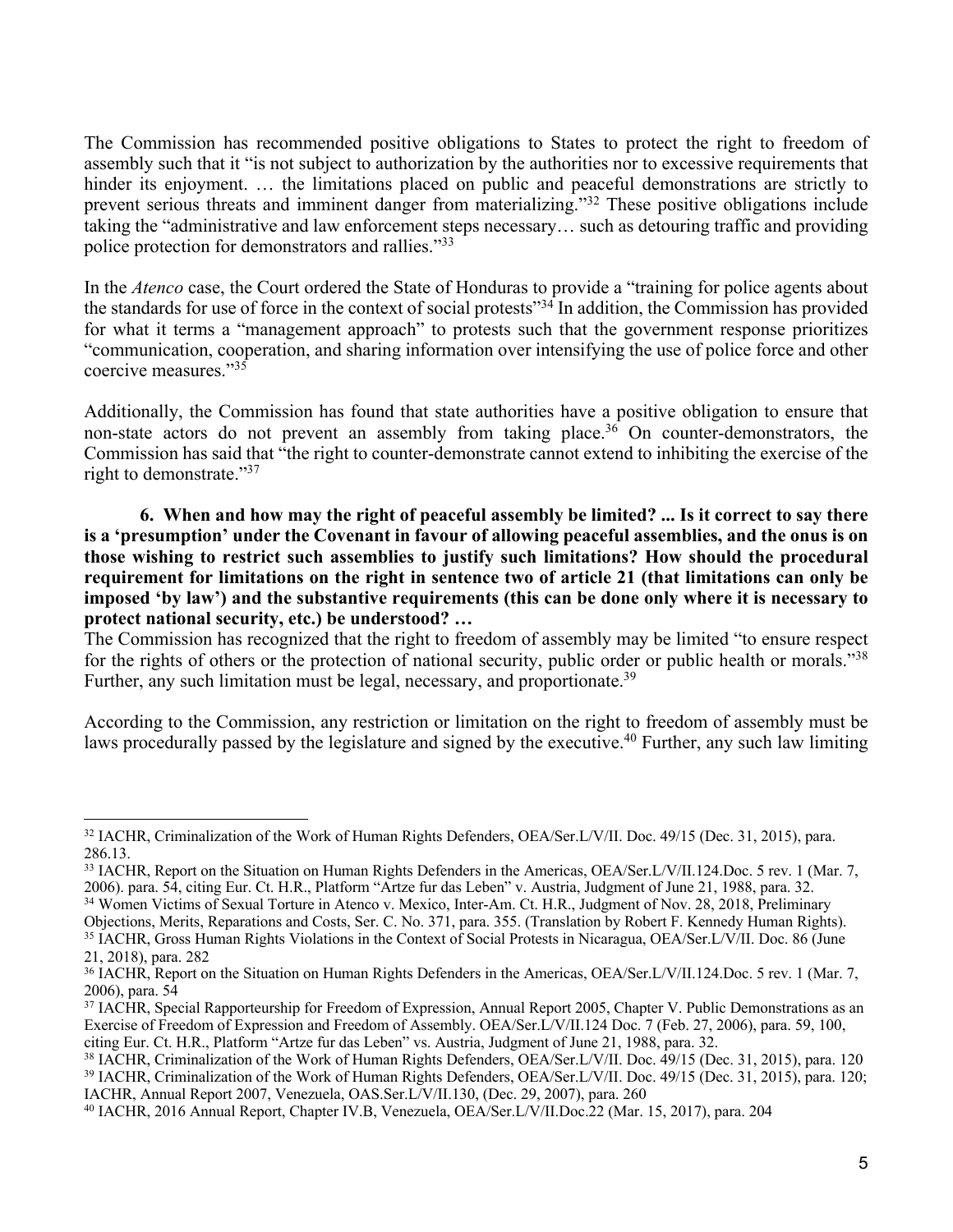freedom of assembly, must be "established in advance, expressly, restrictively and clearly."41 Finally, any such law, must be "justified by an imperative social interest, as well as being genuinely necessary in a democratic society and proportionate to achieving that aim."42

Substantively, the Commission has recognized that concepts such as national security must be interpreted to protect human rights and democracy.<sup>43</sup> Any substantive restriction on the right to freedom of assembly "must be intended exclusively to prevent serious and imminent dangers" to national security, peace, or order, and the "general possibility of future danger is insufficient."44

The Inter-American system has recognized a presumption in favor of allowing peaceful assemblies.<sup>45</sup> As part of this presumption, the Commission has found an assumption that assemblies are peaceful and not a threat; an assumption that "should be clearly and expressly established in the laws of states and apply to all without discrimination."46

## **8. Should those wishing to exercise this right be required to apply for authorisation; or merely be required to notify the authorities … ?**

The Commission has found a requirement of prior notification to be permissible; but not a requirement for authorization.47 The Commission has focused, additionally, on limiting the discretionary ability of the authority receiving notice, or granting authorization, and focusing on modifications of the time, place, or manner of the assembly to allow it to continue.<sup>48</sup> The Commission has found that where a prior notification

 $\overline{a}$ <sup>41</sup> IACHR, 2016 Annual Report, Chapter IV.B, Venezuela, OEA/Ser.L/V/II.Doc.22 (Mar. 15, 2017), para. 205; *see also*  IACHR, Office of the Special Rapporteur for Freedom of Expression, The Inter-American Legal Framework regarding the Right to Freedom of Expression, 2010, para. 69; and Inter-Am. Court H.R., Compulsory Membership in an Association Prescribed by Law for the Practice of Journalism (Arts. 13 and 29 American Convention on Human Rights). Advisory Opinion OC-5/85 of Nov. 13, 1985. Ser. A No. 5, pars. 39-40

<sup>42</sup> IACHR, 2016 Annual Report, Chapter IV.B, Venezuela, OEA/Ser.L/V/II.Doc.22 (Mar. 15, 2017), para. 194; IACHR, 2002 Annual Report, Annual Report of the Office of the Special Rapporteur for Freedom of Expression, Chapter IV, "Freedom of Expression and Poverty," para. 31; 2005 Annual Report, Vol. III, Report of the Office of the Special Rapporteur for Freedom of Expression, Chapter V, "Public Demonstrations as an Exercise of Freedom of Expression and Freedom of Assembly," para. IACHR, Report on the Situation of Human Rights Defenders in the Americas, OEA/Ser.L/V/II.124, Doc. 5 rev. 1, March 7, 2006, para. 55

<sup>43</sup> IACHR, 2016 Annual Report, Chapter IV.B, Venezuela, OEA/Ser.L/V/II.Doc.22 (Mar. 15, 2017), para. 206.

<sup>44</sup> IACHR, Special Rapporteurship for Freedom of Expression, Annual Report 2005, Chapter V. Public Demonstrations as an Exercise of Freedom of Expression and Freedom of Assembly. OEA/Ser.L/V/II.124 Doc. 7 (Feb. 27, 2006) para. 95; IACHR, Chapter IV, Annual Report 2002, Vol. III, "Report of the Special Rapporteur for Freedom of Expression," OEA/Ser. L/V/II. 117, Doc. 5 rev. 1, para. 34.

<sup>45</sup> IACHR, Gross Human Rights Violations in the Context of Social Protests in Nicaragua, OEA/Ser.L/V/II. Doc. 86 (June 21, 2018), para. 56, 84; IACHR, 2016 Annual Report, Chapter IV.B, Venezuela, OEA/Ser.L/V/II.Doc.22 (Mar. 15, 2017), para. 160

<sup>46</sup> IACHR, Democratic Institutions, the Rule of Law and Human Rights in Venezuela, OEA/Ser.L/V/II. Doc.209 (Dec. 31, 2017), para. 208; IACHR, 2015 Annual Report, Chapter IV.A, "Use of Force," para. 65; IACHR, Situation of Human Rights in Guatemala, OEA/Ser.L/V/II. Doc.208/17 (Dec. 31 2017), para. 33.

<sup>47</sup> IACHR, Special Rapporteurship for Freedom of Expression, Annual Report 2005, Chapter V. Public Demonstrations as an Exercise of Freedom of Expression and Freedom of Assembly. OEA/Ser.L/V/II.124 Doc. 7 (Feb. 27, 2006) para. 95; IACHR, Criminalization of the Work of Human Rights Defenders, OEA/Ser.L/V/II. Doc. 49/15 (Dec. 31, 2015), para. 129, 286.13 <sup>48</sup> IACHR, Special Rapporteurship for Freedom of Expression, Annual Report 2005, Chapter V. Public Demonstrations as an Exercise of Freedom of Expression and Freedom of Assembly. OEA/Ser.L/V/II.124 Doc. 7 (Feb. 27, 2006) para. 95. "The Rapporteurship notes that the requirement of prior notification of a demonstration does not diminish the right to freedom of expression or the right to freedom of assembly. … However, the requirement of prior notification should not become a demand that permission be granted beforehand by an officer with unlimited discretional authority. In other words, an officer cannot deny a permit because he or she believes it to be likely that a demonstration will endanger peace, security, or public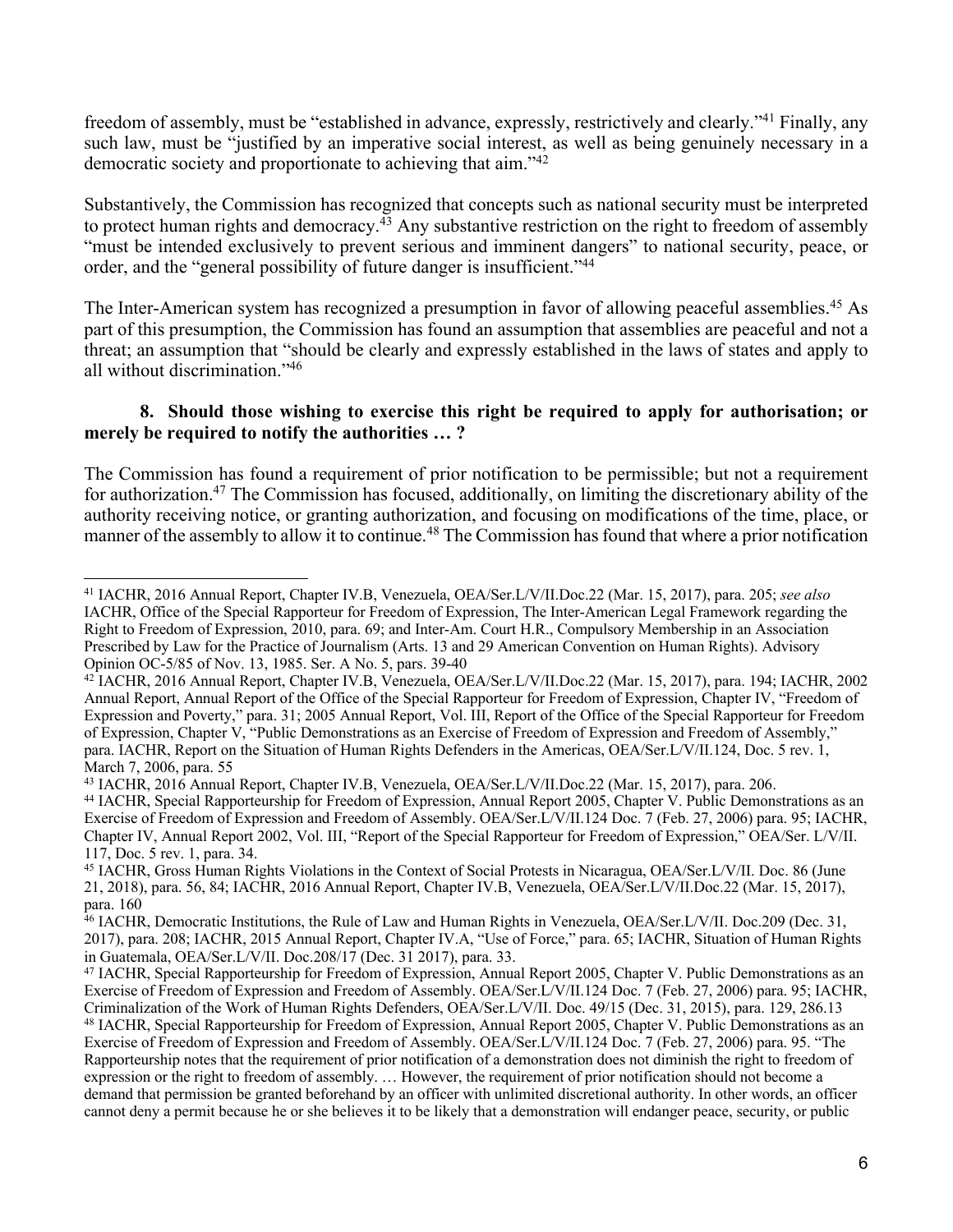or authorization process is too exigent, or poses too many barriers, it violates the right to freedom of assembly.49

## **9. What sort of limitations may be placed on assemblies as far as their form (e.g. place, manner and time) or their contents (e.g. promotion of violence) is concerned?**

The Commission has permitted a time, place, or manner modification to an assembly as a valid limitation on the freedom of assembly so long as the limitations do not "depend on the content of what is to be expressed in the demonstration, … serve a public interest, and … leave open alternative channels of communication."50 Any limits placed on assemblies must be "governed by the principles of legality, necessity, and proportionality."<sup>51</sup> The Commission has stated that any public assemblies "may only be restricted to prevent a serious and imminent threat from materializing, and a future, generic danger would be insufficient" and that there must be an ability to appeal any limitation on an assembly to a different authority.52

**11. What are the rules as far as the use of coercive measures against those engaged in assemblies is concerned, also if they turn violent? This includes detention, arrest and the use of force (articles 6, 7 and 9 of the ICCPR). How should the requirements of legality, precaution, necessity and proportionality in the context of the use of force be understood? What is the role of the various forms less-lethal weapons and equipment that are available, and how should they be regulated? … Can dispersal ever be justified where an assembly is entirely peaceful/non-coercive?** 

The Commission has stated that coercive measures should be designed to maintain the right of freedom of assembly and to protect protesters and third parties.<sup>53</sup> Further, any use of force must be necessary and proportionate as "an exception, used only under strictly necessary circumstances"54 The requirement of legality regarding use of force implies the existence of an applicable regulatory framework.<sup>55</sup> The requirement of necessity for use of force means that there must be no other less harmful response available and that force may only be used where the person is a direct danger.<sup>56</sup> The requirement of proportionality involves the minimization of harm.57

order, without taking into consideration whether the danger to peace, security or public order can be avoided by modifying the original circumstances of the demonstration (place, time, and so on)."

<sup>&</sup>lt;sup>49</sup> IACHR, Criminalization of the Work of Human Rights Defenders, OEA/Ser.L/V/II. Doc. 49/15 (Dec. 31, 2015), para. 129.<br><sup>50</sup> IACHR, Special Rapporteurship for Freedom of Expression, Annual Report 2005, Chapter V. Public

Exercise of Freedom of Expression and Freedom of Assembly. OEA/Ser.L/V/II.124 Doc. 7 (Feb. 27, 2006), para. 94. The Commission's TPM restriction was developed from U.S. Supreme Court jurisprudence. *Id.* FN 109.

<sup>51</sup> IACHR, Special Rapporteurship for Freedom of Expression, Annual Report 2017. OEA/Ser.L/V.II. Doc. 210/17. Dec. 31,

<sup>2017,</sup> para. 41; IACHR, Situation of Human Rights in Guatemala, OEA/Ser.L/V/II. Doc.208/17 (Dec. 31 2017) para. 330;

IACHR, Criminalization of the Work of Human Rights Defenders, OEA/Ser.L/V/II. Doc. 49/15 (Dec. 31, 2015), para. 120.

<sup>52</sup> IACHR, Criminalization of the Work of Human Rights Defenders, OEA/Ser.L/V/II. Doc. 49/15 (Dec. 31, 2015), para. 130

<sup>53</sup> IACHR, Situation of Human Rights in Guatemala, OEA/Ser.L/V/II. Doc.208/17 (Dec. 31, 2017), para. 331. <sup>54</sup> IACHR, Democratic Institutions, the Rule of Law and Human Rights in Venezuela, OEA/Ser.L/V/II. Doc.209 (Dec. 31,

<sup>2017),</sup> para. 224

<sup>&</sup>lt;sup>55</sup> IACHR. Annual Report 2015. Chapter IV.A "The Use of Force", para. 8; Cruz Sánchez et al. v. Peru, Inter-Am. Ct. H.R., Preliminary Objections, Merits, Reparations and Costs, Judgment of Apr. 17, 2015. Ser. C, No. 292,

<sup>&</sup>lt;sup>56</sup> IACHR. Annual Report 2015. Chapter IV.A "The Use of Force", para. 11; Nadege Dorzema et al. v. Dominican Republic. Inter-Am. Ct. H.R., Merits, Reparations and Costs. Judgment of Oct. 24, 2012. Ser. C. No. 251, para. 85.

<sup>57</sup> IACHR. Annual Report 2015. Chapter IV.A "The Use of Force", para. 12-13; IACHR, Report on Citizen Security and Human Rights, December 31, 2009, para. 119; Landaeta Mejías Brothers et al. v. Venezuela. Inter-Am. Ct. H.R. Preliminary Objections, Merits, Reparations and Costs. Judgment of Aug. 27, 2014. Ser. C No. 281, para. 134, 136.